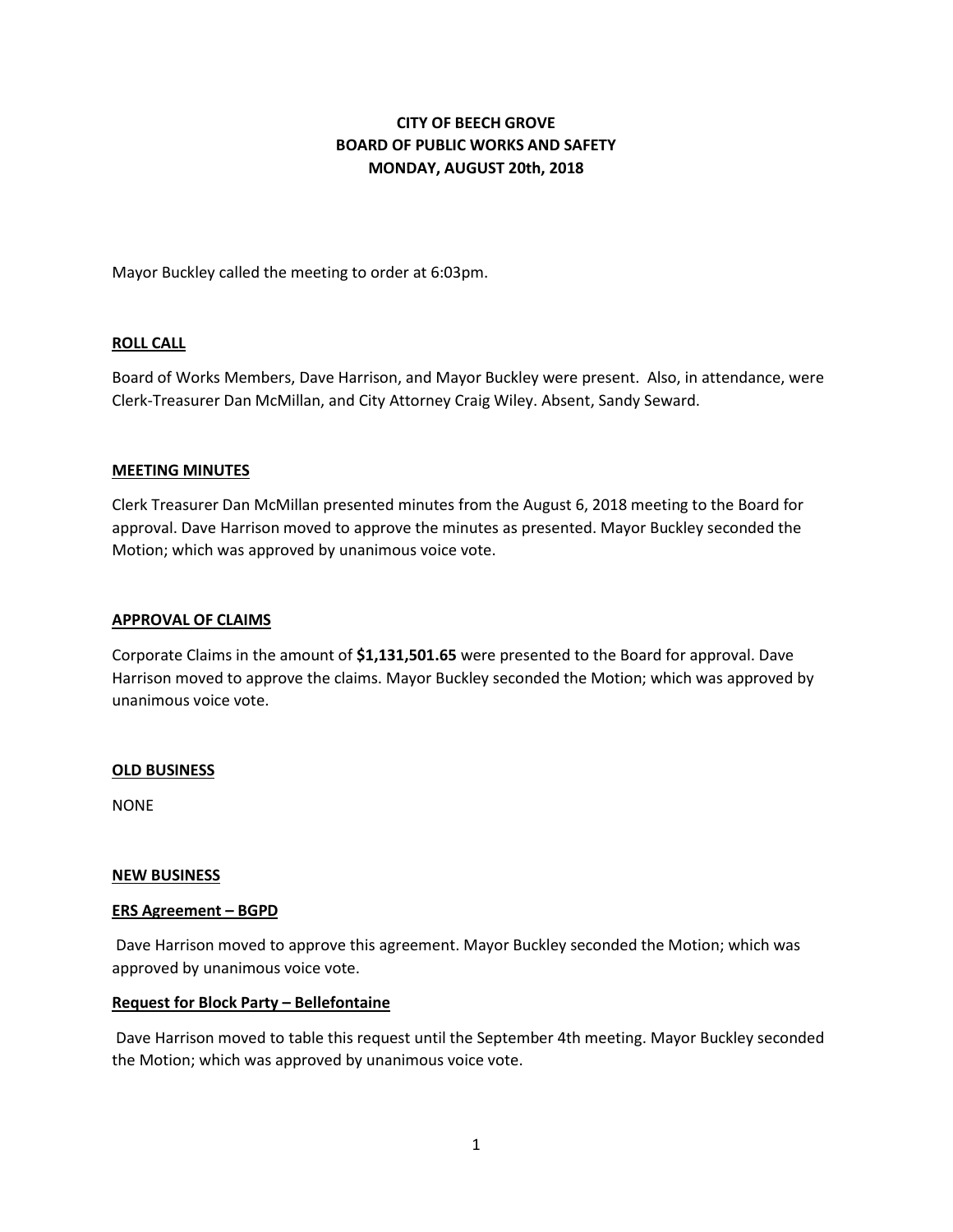# **Request for Block Party – Detroit Street**

Dave Harrison moved to approve the block party, Mayor Buckley seconded the Motion; which was approved by unanimous voice vote.

#### **Disclosure Statement – South 7th Avenue**

Information only provided by Mayor Buckley. No vote was taken.

#### **IHSF – Grant – Fire Department**

Dave Harrison moved to approve the grant. Mayor Buckley seconded the Motion; which was approved by unanimous voice vote.

## **Final Payment Approval – Round –a- bout – 17th and Albany**

Dave Harrison moved to approve the payment of \$2,235.48. Mayor Buckley seconded the Motion; which was approved by unanimous voice vote.

## **Homecoming Parade Request - BGHS**

Dave Harrison moved to approve the request. Mayor Buckley seconded the Motion; which was approved by unanimous voice vote.

## **Pay Increase – BGPD**

Dave Harrison moved to approve the pay increase for Tyler Frankel for the SRT Team. Mayor Buckley seconded the Motion; which was approved by unanimous voice vote.

# **Request to Hire – Crossing Guard**

Dave Harrison moved to approve the hiring of a Crossing Guard, Mayor Buckley seconded the Motion; which was approved by unanimous voice vote.

# **Request for Employment Change and to Hire Full Time – DPW**

Dave Harrison moved to approve the hiring of Bruce Giffin to full time status. Mayor Buckley seconded the Motion; which was approved by unanimous voice vote.

# **Request to Hire Part Time – DPW**

Dave Harrison moved to approve the hiring of a part time person at DPW at no more than \$14.79 per hour and no more than 29 hours per week. Mayor Buckley seconded the Motion; which was approved by unanimous voice vote.